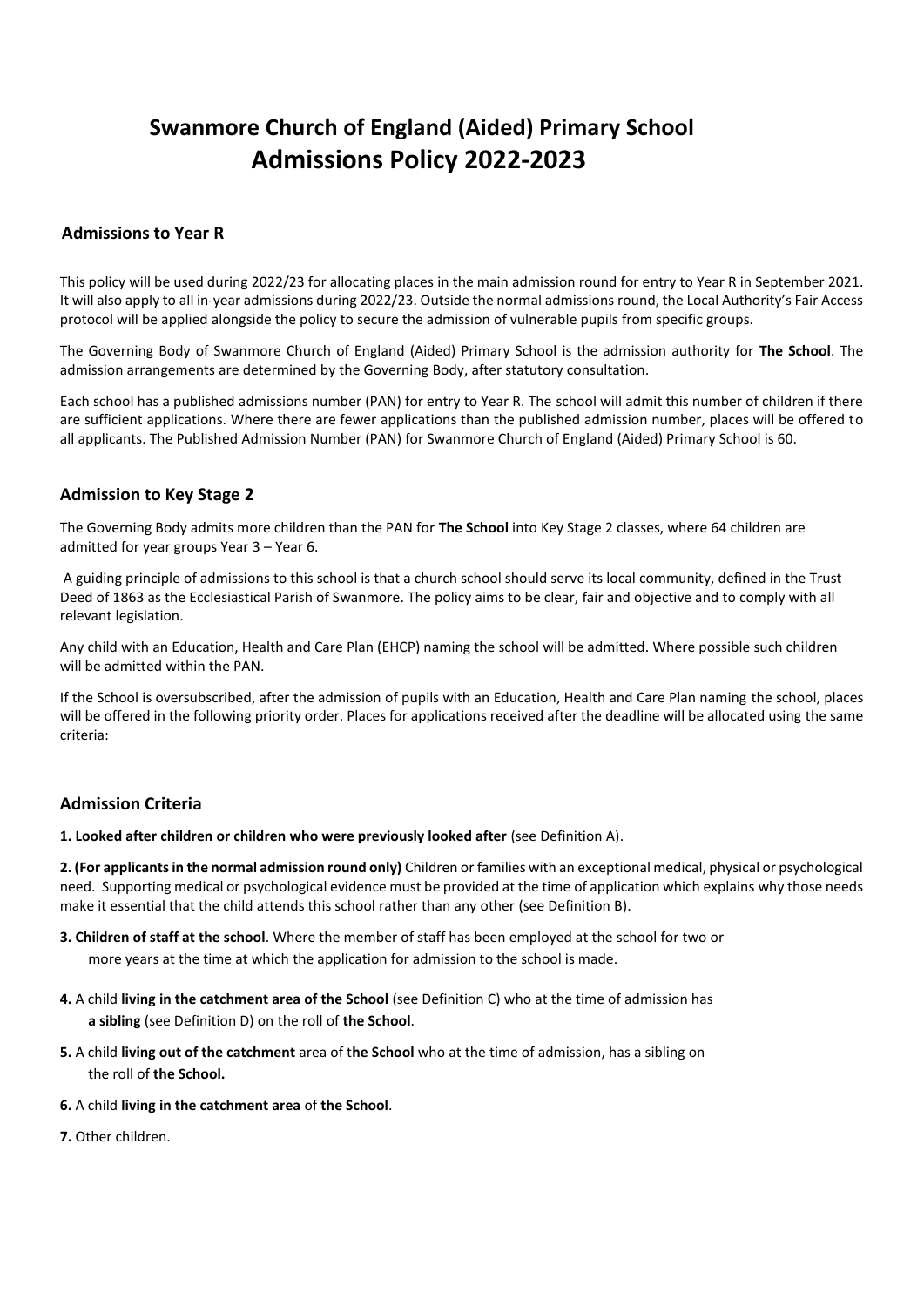# **Definitions**

#### **A Looked-after children and children who were previously looked after**

Looked after children are defined as those who are (a) in the care of a local authority, or (b) being provided with accommodation by a local authority in the exercise of their social services function (see the definition in Section 22(1) of the Children Act 1989) at the time of making an application. Previously looked after children are those who were previously looked after but ceased to be so because, immediately after being looked after, they became subject to an adoption order, child arrangements order or special guardianship order. An adoption order is an order under section 46 of the Adoption and Children Act 2002 or section 12 of the Adoption Act 1976. Child arrangement orders are defined in section 8 of the Children Act 1989, as amended by section 12 of the Children and Families Act 2014. Child arrangement orders replace residence orders and any residence order in force prior to 22 April 2014 is deemed to be a child arrangements order. Section 14A of the Children Act 1989 defines a 'special guardianship order' as an order appointing one or more individuals to be a child's special guardian (or special guardians).

Previously looked after children also includes those who appear (to the admission authority) to have been in state care outside of England and ceased to be in state care as a result of being adopted. A child is regarded as having been in state care outside of England if they were in the care of or were accommodated by a public authority, a religious organisation, or any other provider of care whose sole or main purpose is to benefit society.

#### **B Serious medical, physical or psychological condition**

Where a place is requested for a child or family who have a serious medical, physical and/or psychological condition, you must supply supporting independent evidence at the time of application confirming the reason(s) why attendance at Swanmore Church of England (Aided) Primary School is essential rather than any other school. You must describe the difficulties that would be caused if the child had to attend another school. The evidence should be provided by a suitably qualified medical professional. The evidence will be considered carefully in confidence by the admissions committee of The Governing Body, who will endeavour to reach a fair and equitable decision. Priority will be given to those children whose evidence establishes that they have a demonstrable and significant need to attend a particular school.

#### **C The Catchment Area**

The catchment area for Swanmore Church of England (Aided) Primary School is the Ecclesiastical Parish of Swanmore. The child's permanent residence is where they live, normally including weekends and during school holidays as well as during the week, and should be used for the application. The permanent address of children who spend part of their week with one parent and part with the other, at different addresses, will be the address at which they spend most of their time.

#### **Moving Home**

For house moves after the application deadline an exchange of contracts or a signed tenancy agreement (usually for a 12 months duration) will be accepted as proof of address, but parents may subsequently be asked to demonstrate that the child is resident at the new address and any place offered may be withdrawn if this evidence cannot be provided.

As a result of a house move notified to the County Admissions team by  $11$ <sup>\*</sup>February 2021 parents may at the same time change the schools named in their original on time application. Additionally, where a house move has been notified to the County Admissions team by the above date, the application will be considered in relation to the new address unless the applicant specifically requests that the child's address on the relevant closing date is used instead. A new address resulting from a house move notified after 11<sup>th</sup> February will be used to communicate the outcome of the application but cannot be used to determine the outcome of an on-time application made from the previous address.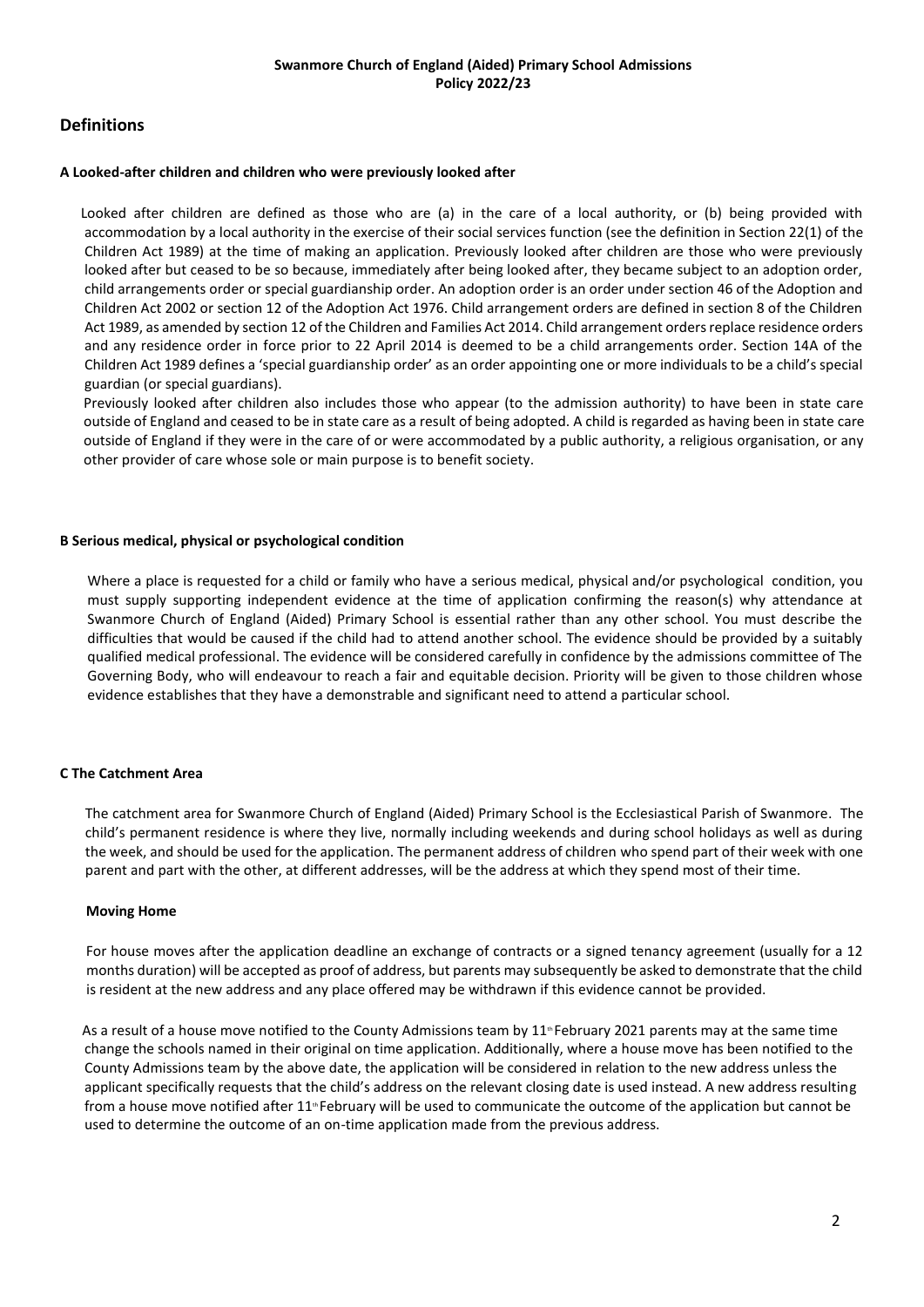Overseas residents with a planned relocation to Hampshire will be asked to provide exchange of contracts, signed tenancy agreement (usually of 12 month duration) or other evidence to substantiate ownership of the property. If this cannot be provided, the applicant's current (overseas) address will be used in the application.

**For UK service families** with official proof of posting to Hampshire and of a relocation date, a Unit postal address, quartering area address or future home address will be accepted as the address for the application, in accordance with the School Admissions Code.

#### **D Siblings**

'Sibling' refers to a brother or sister, half brother or half sister, adoptive brother or adoptive sister, foster brother or foster sister, step brother or step sister, living as one family unit at the same address. It will also be applied to situations where a full, half or adopted brother or sister are living at separate addresses. Categories 4 and 5 includes children who at the time of admission have a sibling for whom the offer of a place at the preferred school has been accepted, even if the sibling is not yet attending.

#### **E Displaced**

Displaced refers to a child who was refused a place at the catchment school in the normal admission round having named it in the application and was not offered a higher named preference school. To identify the child's catchment school please use the links below. Note that some addresses are in catchment for more than one school and in this case, displaced refers to a child who was refused a place at any of their catchment schools.

https://www.hants.gov.uk/educationandlearning/findaschool/schooldetails?dfesno=3392

# **Additional Information**

#### **Tie-breaker**

If **The School** is oversubscribed, Hampshire County Council's admission policies for Community and Controlled schools use a distance measure to prioritise applications. In the situation that two or more applications measure the same distance to the school, random allocation will be used as explained on Hampshire's website. The use of this is rare but the situations where random allocation would be required are:

- Same cohort siblings (this does not include twins or multiple births who are an exception to Infant Class Size regulation)
- Unrelated applicants who live equal distance from the school
- House of multiple occupation (where living accommodation is shared but not bedrooms eg not a block of flats)
- Forces families applying with a posting order and for admission purposes the unit address is used as there is no allocated housing order.

Each random allocation event is only valid for the allocation of the available school place.

On any waiting list the remaining applicants will remain equally ranked and any further place offered will be offered the result of a further random allocation.

In making a random allocation it is important that there is scrutiny from a person who is not involved in the allocation process. The roles involved with that random allocation are:-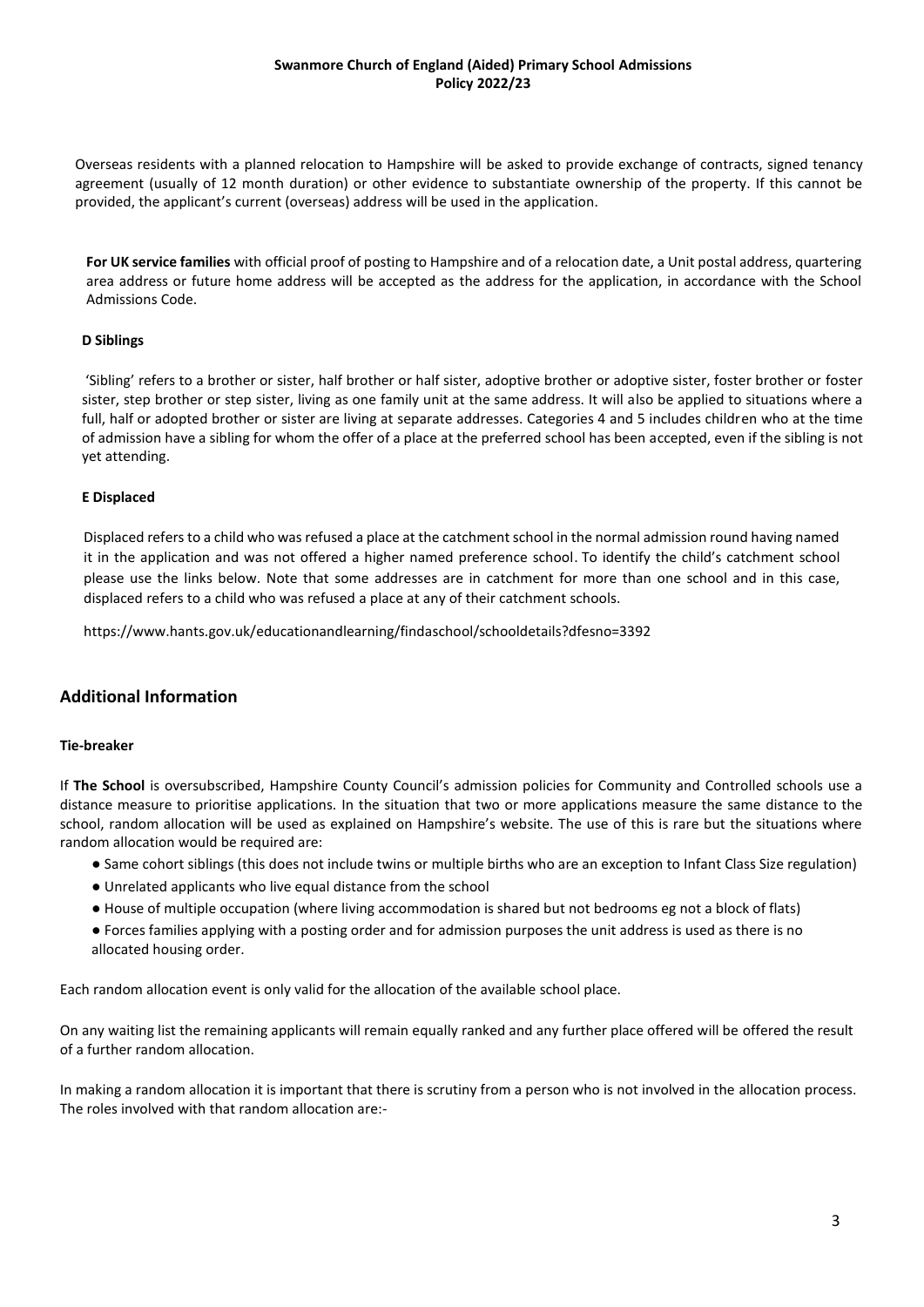● Independent Adjudicator (IA) – this is a person who ensures that the process is carried out in a correct and transparent way. The IA must be independent of the school for which the allocation is to be made, and must also be independent of the County Admissions Team.

● Senior Admissions Officer (SAO) – this is an officer from the County Admissions Team who is responsible for carrying out the administration of the random allocation procedure and recording the result, under the scrutiny of the IA.

● Person who makes the draw (P) – this must be a person independent of the school for which the allocation is to be made and must be a person who is not part of the Admissions team.

#### **Who can apply?**

Only a parent can apply for a place at a school. A parent is any person who has parental responsibility for or is the legal guardian of the child, as set out in the Children Act 1989.

#### **How to apply**

The Local Authority operates a Co-ordinated Admissions scheme which processes all main round (ordinary) admission applications. They also publish a Composite Prospectus which details all admission arrangements for schools within the Local Authority. Please se[e http://www3.hants.gov.uk/education/admissions](http://www3.hants.gov.uk/education/admissions) for the prospectus and details of the scheme.

#### You must complete a Local Authority Application Form available from website

http://www3.hants.gov.uk/education/admissions/ad-applyonline.html. Should you wish to use a paper application, please contact the school office who will be pleased to issue you with one.

#### **Admissions Process**

The Governing Body will consider first all those applications received by the published deadline of **midnight on 15 January 2022**. Notifications to parents offering a place will be sent by the Local Authority on **19 April 2022**.

Applications made after **midnight on 15 January 2022** will be considered after all on-time applications have been fully processed unless exceptional circumstances merit consideration alongside on-time applications.

For the normal admission round, all on-time preferences will be considered simultaneously and ranked in accordance with the admission criteria. If more than one school can offer a place, the parent's highest stated available preference will be allocated.

#### **Pupils with an Education Health Care Plan**

The governors will admit any pupil whose Education, Health Care Plan (EHCP) names Swanmore Church of England (Aided) Primary School. Where possible these children will be admitted within the PAN.

#### **Multiple births**

Where a twin or child from a multiple birth is admitted to a school under this policy then any further twin or child of the same multiple birth will be admitted, if the parents so wish, even though this may raise the number in the year group above **The School**'s PAN.

#### **In-year applications (ordinary)**

The allocation of any places which may become available during the year will be made on the basis of the current Admissions Criteria. There are no deadline dates for in year applications. Applications must be made using the Local Authority Admission Form available on line at<http://www3.hants.gov.uk/education/admissions/ad-applyonline.html> Any parent with parental responsibility can apply for a place for their child at any time to any school. The Governing Body will decide whether a place can be offered at Swanmore C of E Primary School.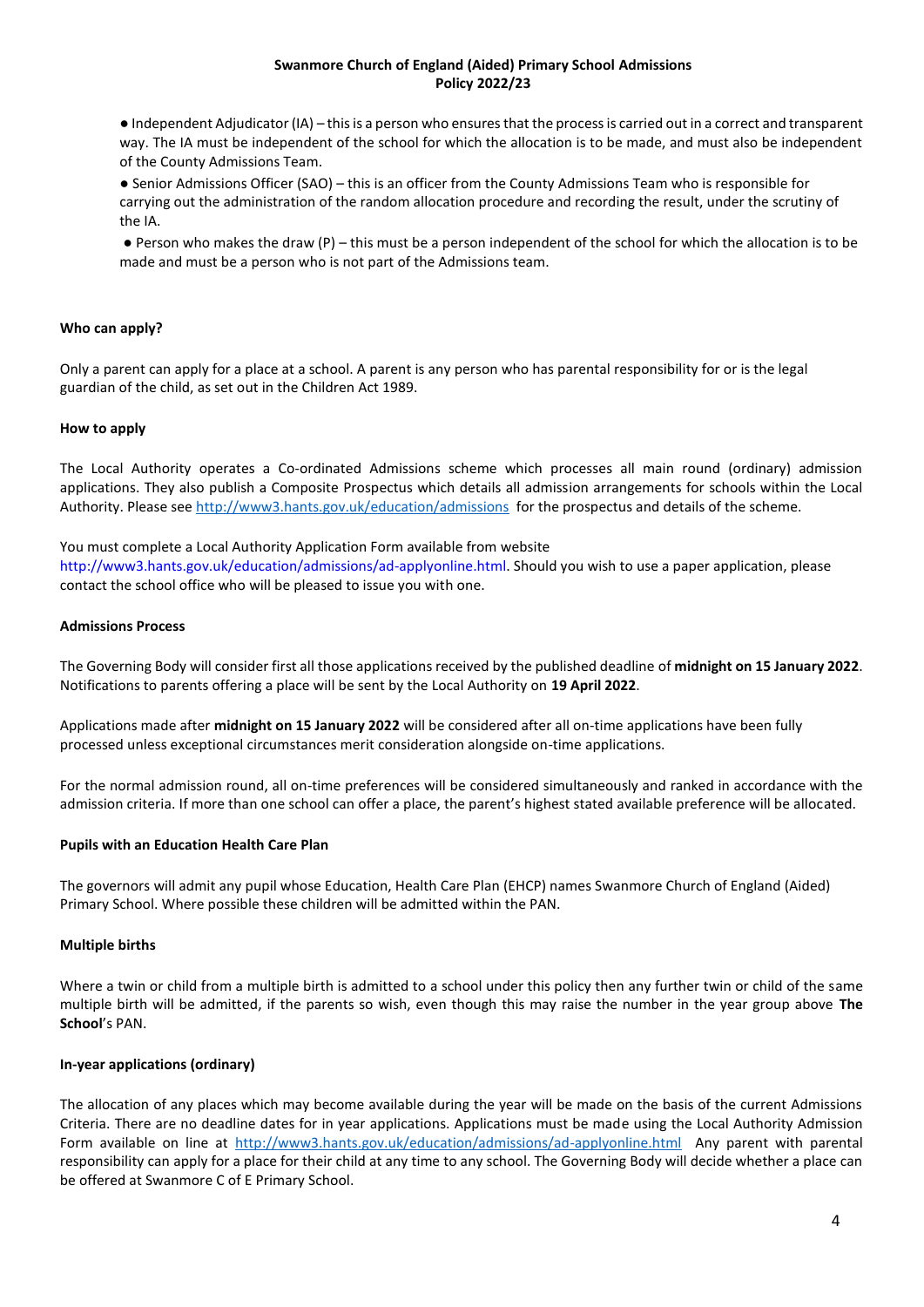#### **In-Year Fair Access placements by the local authority**

The local authority must ensure that all pupils are placed in schools as quickly as possible. It may therefore sometimes be necessary for a pupil to be placed by the local authority, or a local placement panel acting on behalf of the authority, in a particular school even if there is a waiting list for admission. Such placements will be made in accordance with the provisions of the local authority's In-Year Fair Access Protocol. The Protocol is based on legislation and government guidance.

# **School Closure**

In the event of a school closure, pupils from the closing school may be given priority for any school nominated as the receiving school. Specific arrangements will be determined by the Local Authority in accordance with the School Admissions Code and will be published at the time for the specific school affected.

# **Waiting lists**

When all available places have been allocated, a waiting list will be operated by Swanmore C of E Primary School. All children not being offered a place will automatically be placed on the waiting list for the School. Any places that become available will be allocated according to the criteria of the admission policy with no account being taken of the length of time on the waiting list or any priority order expressed as part of the main admission round. Fair Access admissions and school closure arrangements will take priority over the waiting list.

The waiting list will be reviewed and revised:

- each time a child is added to, or removed from, the waiting list;
- when a child's changed circumstances affect their priority;

● periodically when parents, with a child on the waiting list, will be contacted and asked if they wish to remain on the list for the following school year.

At the time of receiving an offer of a school place parents will be advised of the process for adding their child's name to a school's waiting list. Parents may keep their child's name on the waiting list of as many schools or academies as they wish and for as long as they wish.

# **Starting school and deferred entry to Year R**

The admission authorities will provide for the admission of all children to Swanmore C of E Primary School in the September following their fourth birthday. When the child has been offered a place at the school:

a) that child is entitled to a full-time place in the September following their fourth birthday b) the child's parents can defer the date on which their child is admitted to the school until later in the year, but not beyond the point at which they reach compulsory school age and not beyond the beginning of the final term of the school year for which it was made c) where the parents wish, children may attend part-time until later in the school year but not beyond the point at which they reach compulsory school age.

# *Notes on compulsory school age and summer born children*

A child is not required to start school until they have reached compulsory school age following their fifth birthday. For summer born children this is almost a full school year after the point at which they could first be admitted. Compulsory school age is set out in section 8 of the Education Act 1996 and The Education (Start of Compulsory School Age) Order 1998. A child reaches compulsory school age on the prescribed day following his fifth birthday (or on his fifth birthday if it falls on a prescribed day). The prescribed days are 31 December, 31 March and 31 August.